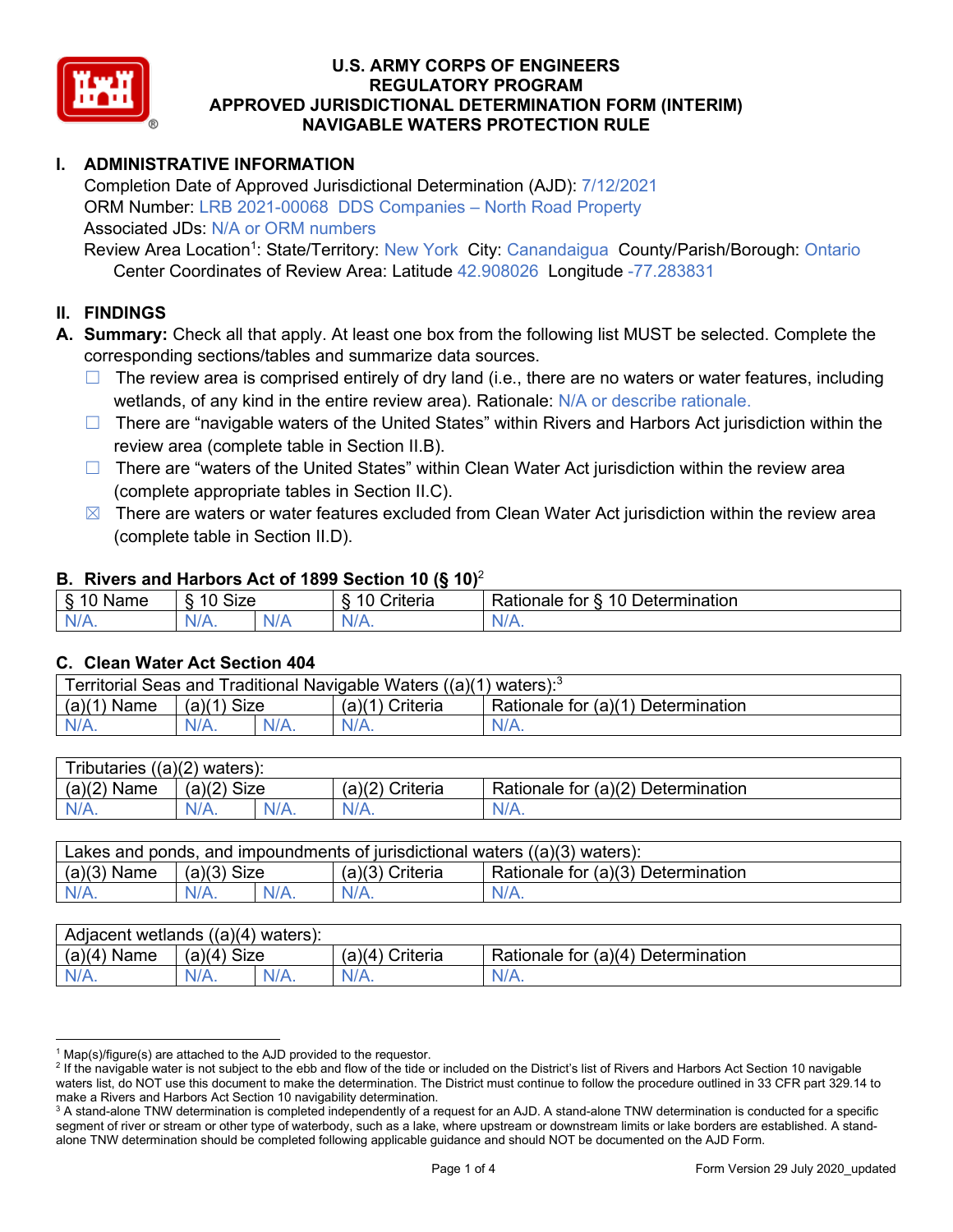

# **D. Excluded Waters or Features**

| Excluded waters $((b)(1) - (b)(12))$ : <sup>4</sup> |                       |         |                                              |                                                                                                |  |
|-----------------------------------------------------|-----------------------|---------|----------------------------------------------|------------------------------------------------------------------------------------------------|--|
| <b>Exclusion Name</b>                               | <b>Exclusion Size</b> |         | Exclusion <sup>5</sup>                       | Rationale for Exclusion Determination                                                          |  |
| Ditch 1/Ditch 2                                     | 1210                  | linear  | $(b)(5)$ Ditch that is                       | Ditches 1 and 2 were constructed in upland                                                     |  |
|                                                     |                       | feet    | not an $(a)(1)$ or                           | areas and are the same ditch. Flow is in a north-                                              |  |
|                                                     |                       |         | $(a)(2)$ water, and                          | northwesterly direction. The 1994 and 2005                                                     |  |
|                                                     |                       |         | those portions of a                          | Google Earth aerial photos suggest that the area                                               |  |
|                                                     |                       |         | ditch constructed in                         | labeled as Ditch 2 originates to the southeast                                                 |  |
|                                                     |                       |         | an $(a)(4)$ water that                       | near Chapel Street and a flow pattern to the                                                   |  |
|                                                     |                       |         | do not satisfy the                           | north. This reach has ephemeral flow for                                                       |  |
|                                                     |                       |         | conditions of $(c)(1)$ .                     | approximately 370 linear feet where the channel                                                |  |
|                                                     |                       |         |                                              | meets the confluence of Ditches 3 and 4 (see                                                   |  |
|                                                     |                       |         |                                              | below). From that point, intermittent flow was                                                 |  |
|                                                     |                       |         |                                              | determined for approximately 840 linear feet                                                   |  |
|                                                     |                       |         |                                              | where the channel is culverted under North Road                                                |  |
|                                                     |                       |         |                                              | and is currently culverted for an undetermined                                                 |  |
|                                                     |                       |         |                                              | distance. The 2015 aerial suggests that there is<br>a channel that daylights at some point and |  |
|                                                     |                       |         |                                              | continues north east. Further, the topographic                                                 |  |
|                                                     |                       |         |                                              | map shows the man-made channel continuing                                                      |  |
|                                                     |                       |         |                                              | north from under North Road and entering a                                                     |  |
|                                                     |                       |         |                                              | stream system to the northeast, which eventually                                               |  |
|                                                     |                       |         |                                              | enters the Canandaigua Outlet.                                                                 |  |
| Ditch 3                                             | 480                   | linear  | $(b)(5)$ Ditch that is                       | Ditch 3 was constructed in uplands and has a                                                   |  |
|                                                     |                       | feet    | not an $(a)(1)$ or                           | concrete bottom and carries stormwater runoff                                                  |  |
|                                                     |                       |         | $(a)(2)$ water, and                          | from the surrounding developed residential area.                                               |  |
|                                                     |                       |         | those portions of a                          | The channel is approximately 480 linear feet long                                              |  |
|                                                     |                       |         | ditch constructed in                         | and was determined to have ephemeral flow to                                                   |  |
|                                                     |                       |         | an $(a)(4)$ water that                       | the northeast where it empties to Ditch1/Ditch2                                                |  |
|                                                     |                       |         | do not satisfy the                           | and is carried northwest off the site.                                                         |  |
|                                                     |                       |         | conditions of $(c)(1)$ .                     |                                                                                                |  |
| Ditch 4                                             | 420                   | linear  | $(b)(5)$ Ditch that is                       | Ditch 4 was also constructed in uplands and is                                                 |  |
|                                                     |                       | feet    | not an $(a)(1)$ or                           | approximately 420 linear feet long with                                                        |  |
|                                                     |                       |         | $(a)(2)$ water, and                          | ephemeral flow. The channel originates off site                                                |  |
|                                                     |                       |         | those portions of a                          | to the east and flows west onto the property to                                                |  |
|                                                     |                       |         | ditch constructed in                         | the confluence of the other ditches. Flow is                                                   |  |
|                                                     |                       |         | an $(a)(4)$ water that<br>do not satisfy the | carried northwest off the site via Ditch 1/Ditch 2.                                            |  |
|                                                     |                       |         | conditions of $(c)(1)$ .                     |                                                                                                |  |
|                                                     |                       | $N/A$ . | $N/A$ .                                      | Based on the above information and                                                             |  |
|                                                     |                       |         |                                              | observations, I have determined that these ditch                                               |  |
|                                                     |                       |         |                                              | features are excluded from jurisdiction under                                                  |  |
|                                                     |                       |         |                                              | Section 404 of the Clean Water Act.                                                            |  |

# **III. SUPPORTING INFORMATION**

<sup>4</sup> Some excluded waters, such as (b)(2) and (b)(4), may not be specifically identified on the AJD form unless a requestor specifically asks a Corps district to do so. Corps districts may, in case-by-case instances, choose to identify some or all of these waters within the review area.  $5$  Because of the broad nature of the (b)(1) exclusion and in an effort to collect data on specific types of waters that would be covered by the (b)(1)

exclusion, four sub-categories of (b)(1) exclusions were administratively created for the purposes of the AJD Form. These four sub-categories are not new exclusions, but are simply administrative distinctions and remain (b)(1) exclusions as defined by the NWPR.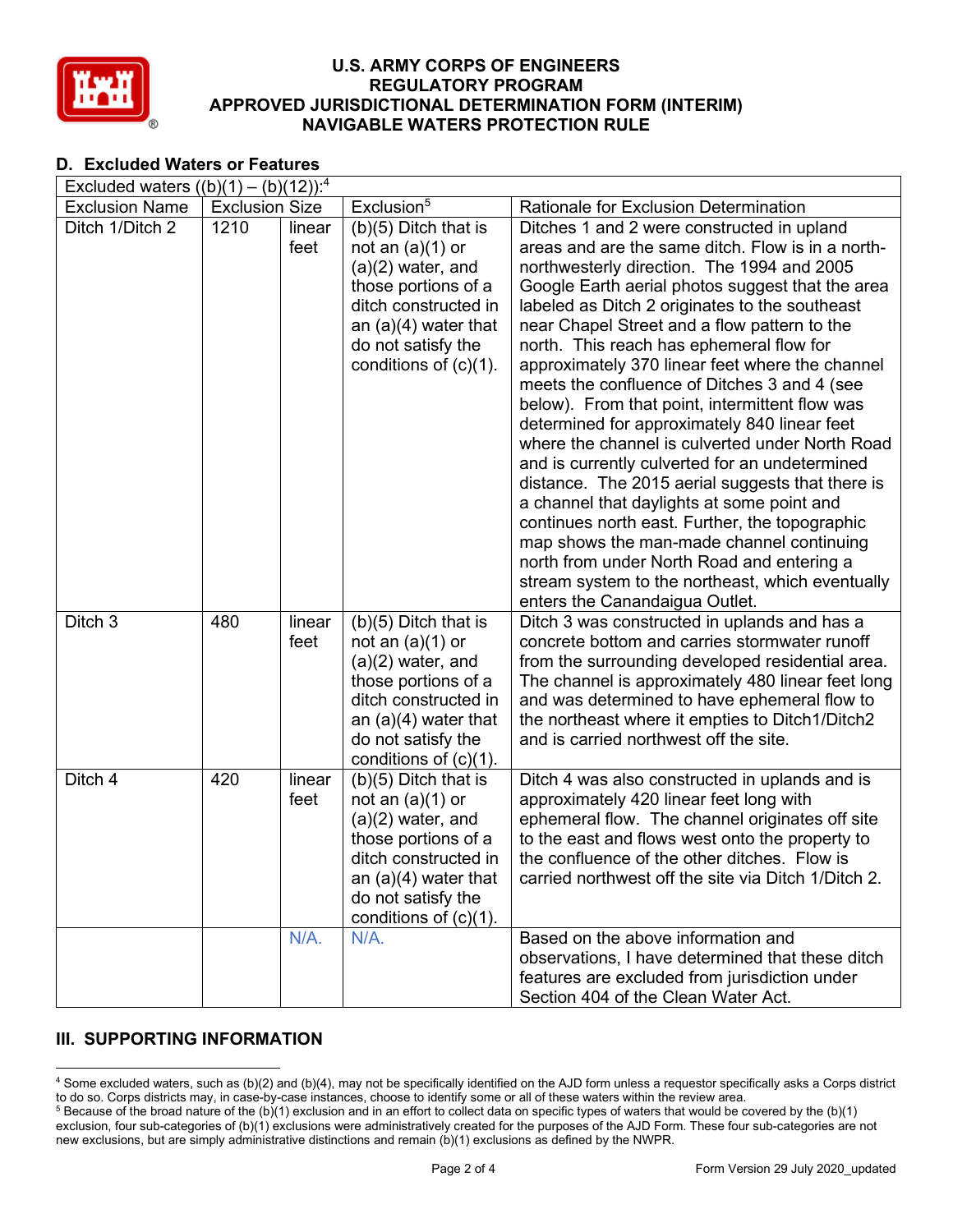

**A. Select/enter all resources** that were used to aid in this determination and attach data/maps to this document and/or references/citations in the administrative record, as appropriate.

 $\boxtimes$  Information submitted by, or on behalf of, the applicant/consultant: BME Associates, received on January 21, 2021

This information is sufficient for purposes of this AJD. Rationale: N/A

 $\Box$  Data sheets prepared by the Corps: N/A

☒ Photographs: Select. Submitted with the delineation report. Google Earth aerials dated 04/21/1994; 03/31/2005; 07/15/2015.

- $\boxtimes$  Corps site visit(s) conducted on: June 30, 2021
- □ Previous Jurisdictional Determinations (AJDs or PJDs): N/A
- ☐ Antecedent Precipitation Tool: *provide detailed discussion in Section III.B*.
- ☒ USDA NRCS Soil Survey: On-line Web Soil Survey; June 2021
- ☒ USFWS NWI maps: Canandaigua, New York Quad
- ☒ USGS topographic maps: Canandaigua, New York Quad

| Data Source (select)              | Name and/or date and other relevant information |
|-----------------------------------|-------------------------------------------------|
| <b>USGS Sources</b>               | See III A. above                                |
| <b>USDA Sources</b>               | See III A, above                                |
| <b>NOAA Sources</b>               | $N/A$ .                                         |
| <b>USACE Sources</b>              | See III A. above                                |
| <b>State/Local/Tribal Sources</b> | $N/A$ .                                         |
| <b>Other Sources</b>              | See III A, above                                |

#### **Other data sources used to aid in this determination:**

- **B. Typical year assessment(s):** N/A. Although several point-in-time resources were evaluated for this review, they were not needed to determine whether inundation occurred from an a(1-3) water into onsite wetlands because no wetland areas were identified on site. All features were determined to be man-made ditches carrying ephemeral flow and were excavated through upland areas. Aerial photos were used to evaluate historic conditions and these determinations did not require a typical year assessment.
- **C. Additional comments to support AJD:** The site visit revealed that the linear channels had been excavated through upland areas decades ago. The channels range from 20-30 feet below the top of bank and rubble piles suggest that the property had been used for dumping and then graded into the pathways that have been mowed adjacent to the channels. Note that a substantial rain event had occurred on the day of the site visit, and there had been much rain earlier in the week.

The Web Soil Survey on-line map indicates that nearly the entire site is comprised of hydric soils identified as Lakemont silty clay loam, 0 to 3 percent slopes (34A), having a hydric soil rating of 95. However, onsite observations throughout the approximately 27-acre site do not suggest hydric conditions. Upland vegetation typical of early to mid-successional old field conditions were present. Although several days of rainy conditions prevailed prior to the site visit, there was no evidence of ponding or areas supporting hydric vegetation.